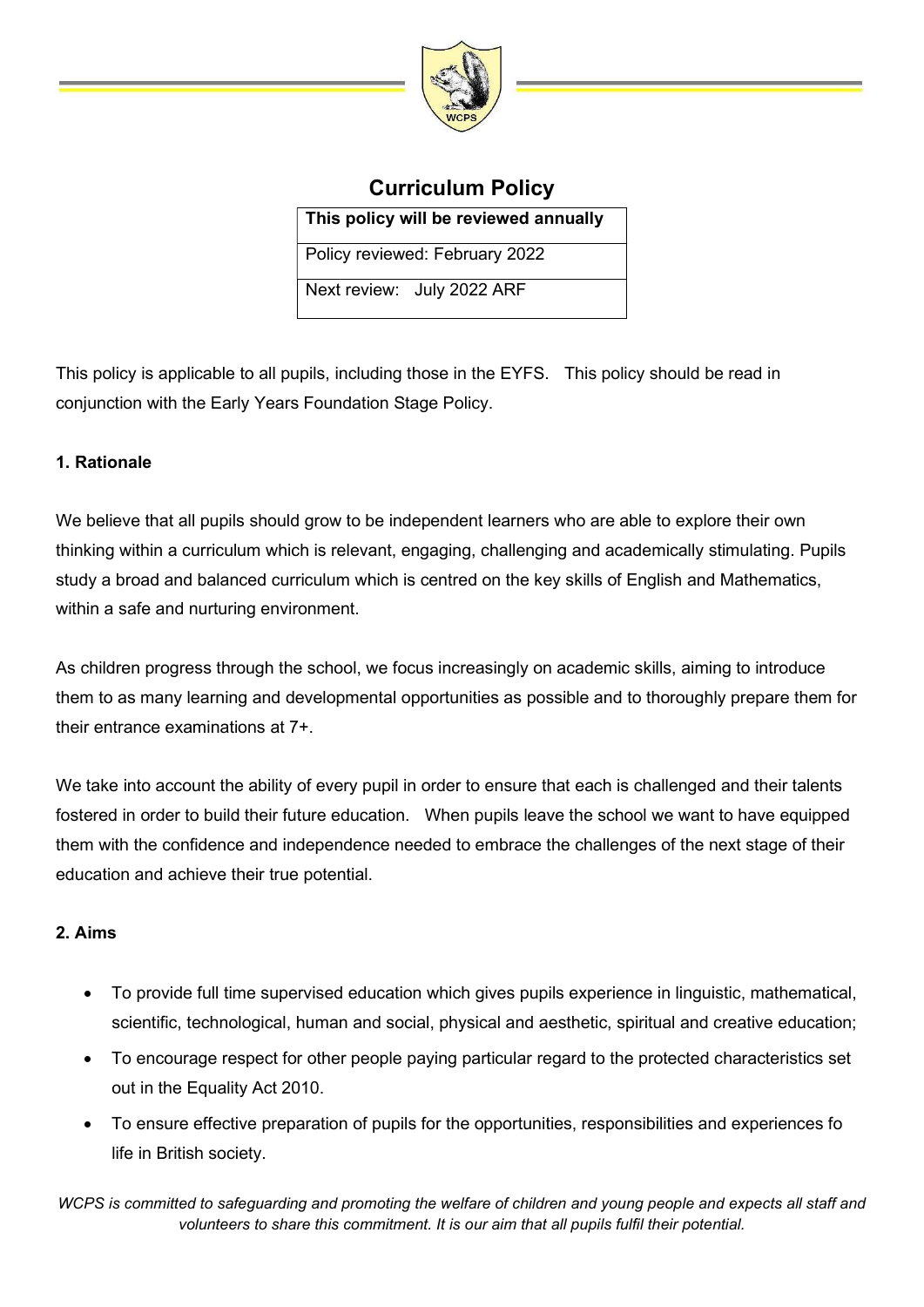- To provide subject matter that is appropriate for the ages and aptitudes of pupils, including those pupils with an Education and Health Care Plan (EHCP);
- To ensure that pupils acquire speaking, listening, literacy and numeracy skills;
- For pupils with an EHCP, to provide education which fulfils its requirements;
- To provide personal, social and health education which reflects the school's aims and ethos;
- To provide a programme of activities which is appropriate to their needs;
- To ensure that all pupils have the opportunity to learn and make progress;
- To provide adequate preparation of pupils for the opportunities, responsibilities and experiences for the next stage of their education and for adult life;

The School aims to achieve the above by:

- Providing a curriculum which is broad, balanced, relevant, purposeful and age and ability appropriate;
- Creating and delivering a curriculum which is dynamic and flexible to changing needs.
- Building on pupils' prior experiences, skills, knowledge and understanding;
- Making explicit what is taught and how the intended teaching and learning will take place;
- Striving for our pupils and staff to experience and demonstrate continuous development, both socially and academically;
- Providing stimulating learning environments which will promote the acquisition of the necessary basic skills, including speaking, listening, literacy and numeracy skills;
- Where a pupil has an EHCP, the class teacher and Learning Support Assistant (LSA) will work together in conjunction with the Head Teacher, parents and, where appropriate, other agencies to ensure its requirements are fulfilled;
- Providing opportunities for pupils to celebrate success and achievement;
- Employing a range of observation and assessment practices, to gather information that is sufficiently comprehensive to enable the progress and achievement of pupils to be tracked and evaluated;
- Using information from formative and summative assessments and observations to identify individual pupils, groups of pupils and aspects of the curriculum that require particular attention;
- Developing and implementing teaching and learning strategies that address the needs of pupils and aspects of the curriculum identified above;
- Giving pupils the opportunity to learn and understand basic life skills and take on responsibilities as appropriate;

WCPS is committed to safeguarding and promoting the welfare of children and young people and expects all staff and volunteers to share this commitment. It is our aim that all pupils fulfil their potential. Providing equal opportunities and making provision for cultural diversity and religious education;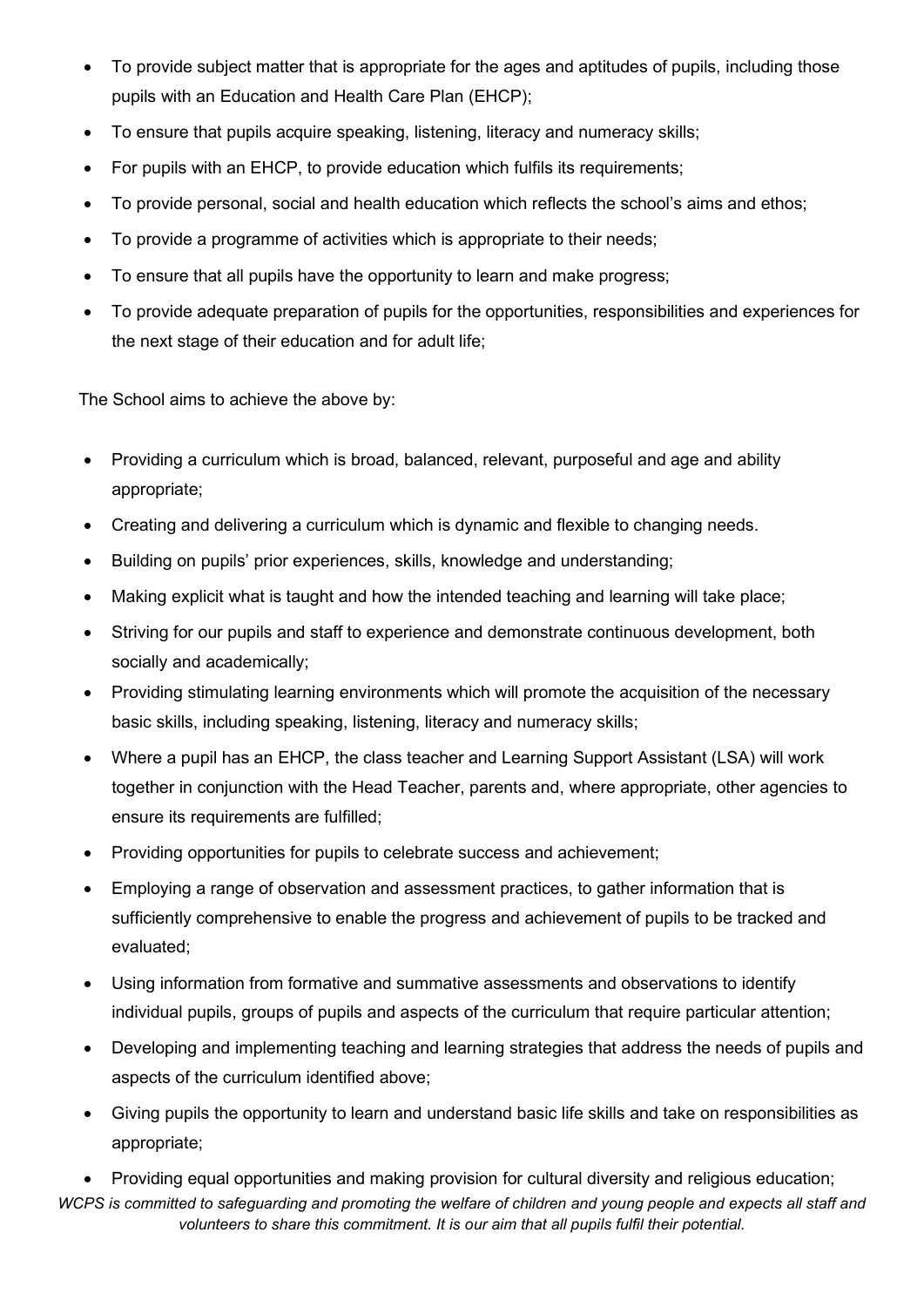- Acknowledging and noting that learning experiences occur 'outside' school and recognising that parents and carers are key partners in informing the school of these;
- Ensuring the pupils' personal, social and health education (learning for life) is given strong emphasis in line with the School's aims and ethos and the PSHE policy.

# 3. The Quality of Education Provided

- All pupils of compulsory school age attend school full time, unless specific medical reasons state otherwise.
- All pupils are supervised by school staff throughout the school day.
- The curriculum for Foundation Stage pupils is based on the seven areas of learning.

#### Prime areas:

- i) Personal, Social and Emotional Development;
- ii) Communication and Language;
- iii) Physical Development.

#### Specific areas:

- i) Literacy;
- ii) Mathematics;
- iii) Understanding the World;
- iv) Expressive arts and design.

The curriculum for Year 1 and 2 pupils ( Key Stage 1) is based on (but adapted for our individual setting) the programmes of study in the National Curriculum and the following subjects are generally taught in mixed ability classes by generalist teachers:

- i) English (including speaking, listening, literacy and drama)
- ii) Mathematics (numeracy)
- iii) Reasoning (verbal and non-verbal)
- iv) History and Geography (known collectively as 'Topic')
- v) Science
- vi) Computing
- vii) Learning for Life (PSHE and relationships)
- viii) RE
- viii) Art

WCPS is committed to safeguarding and promoting the welfare of children and young people and expects all staff and volunteers to share this commitment. It is our aim that all pupils fulfil their potential.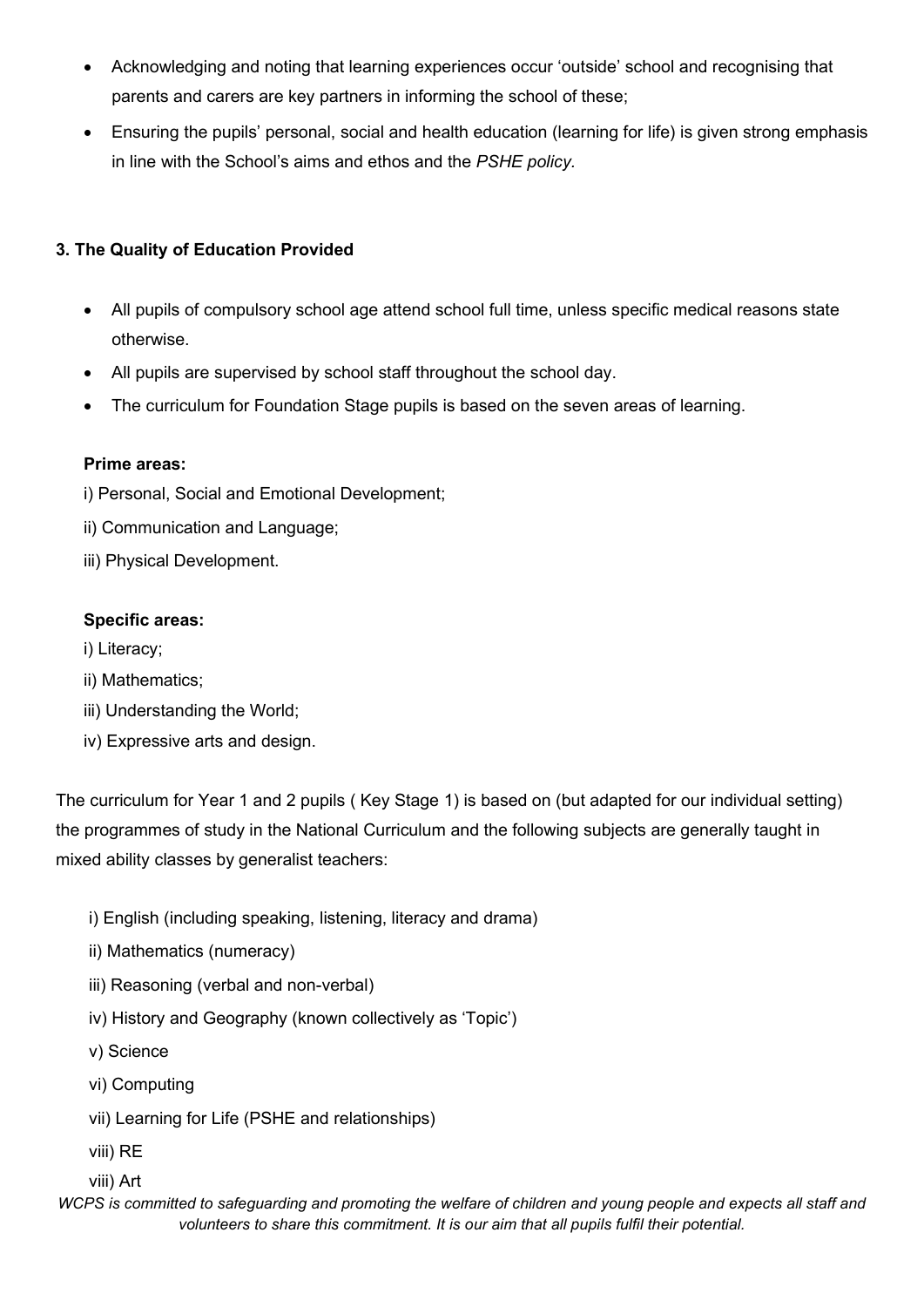ix) Design Technology

The following are taught by specialist teachers:

- i) French
- ii) Music
- iii) Physical Education

Each subject has a separate policy document setting out the aims and objectives of the teaching and curriculum in that subject area which is supported by schemes of work. Subject co-ordinators and class teachers, in consultation with a member of the Senior Management Team (SMT), ensure that the schemes of work for each curriculum area are appropriate for the age and aptitudes of the pupils in each year group. Schemes of work will be adapted, where necessary, to cater to the needs of pupils who have been identified as gifted and talented or those who require learning support including those with an EHCP. Individual Support Plans (ISPs) are created for pupils who require support to access the full curriculum. ISPs are created and reviewed by the class teacher in conjunction with the SENCO, parents/carers and the Head Teacher. The subject co-ordinators, SMT member and Class Teacher ensure the curriculum caters for the needs of individual children from all ethnic and cultural groups in order to ensure all pupils have the opportunity to learn and make progress. Further information about the support provided is set out in the learning enrichment policy.

The content of the curriculum begins the process of preparing the pupils for the opportunities, responsibilities and experiences of adult life. The curriculum at each level is designed to facilitate pupils' acquisition of knowledge, skills and qualities which will help them to develop intellectually, emotionally, socially, physically, morally and aesthetically, so that they become independent, responsible, useful, thoughtful, confident and considerate members of the community.

Throughout the school, learning for life is an integral part of the curriculum. It is expected that all teachers will take the principles of the subject into consideration when planning and delivering lessons, taking advantage of all opportunities as they arise. The unique and unpredictable nature of certain issues means that these will not always be reflected in formal planning.

## Fundamental British Values

Our policy does not undermine the fundamental British values of democracy, the rule of law, individual liberty and mutual respect and tolerance of those with different faiths and beliefs. Tolerance of others is actively promoted in all areas of the curriculum. Examples of such have also been specifically identified in the KS1 learning for life curriculum and year group planning. Please also see the safeguarding policy and spiritual moral social and cultural policy.

WCPS is committed to safeguarding and promoting the welfare of children and young people and expects all staff and volunteers to share this commitment. It is our aim that all pupils fulfil their potential.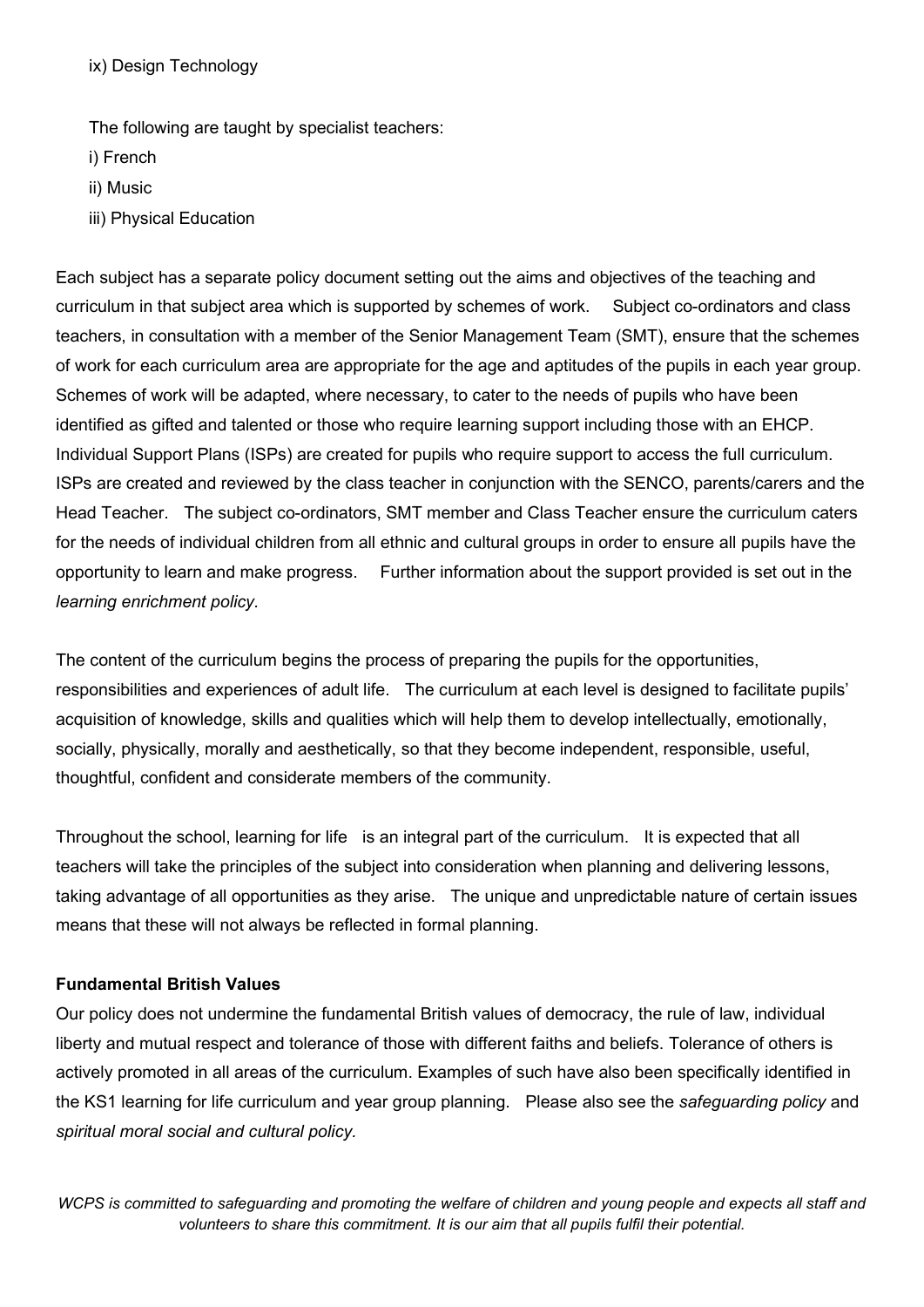The learning for life curriculum reflects the aims and ethos of the school. The children feel safe and confident to express their views and opinions. Staff strive to build on the children's personal strengths and strengthen their abilities in areas of weaknesses. Achievements are celebrated and valued and mistakes are recognised as positive learning opportunities from which to develop. Children are valued as individuals and therefore develop as individuals taking pride in themselves and their community. Parents are valued as partners in their child's education and they are seen as crucial and invaluable members of the school's community. We keep them informed about their child's progress through regular meetings and reports.

#### 4. Extra-Curricular Activities

There is a full and varied programme of extra-curricular activities as set out in the extra curricular club policy.

## 5. The School Day

Opportunities for child-initiated play, both indoors and outdoors are integrated into the school day for the EYFS children. All pupils have daily timetabled playtimes.

## 6. The Structure of the Curriculum

The Early Years Foundation Stage curriculum is delivered in Reception.

The Key Stage 1 curriculum is broadly planned in conjunction with the National Curriculum and requirements for entrance examinations at 7+ for independent day schools, with a particular emphasis given to English and Mathematics.

Regular meetings between subject co-ordinators, SMT and classroom teachers enable curriculum coherence, ensure suitable progression of learning through the years and facilitate curriculum change and development.

## 7. Staff Development

There is a carefully monitored programme of staff development which enables the teachers and learning support assistants to deliver this curriculum effectively. This is set out in detail in the professional development policy.

WCPS is committed to safeguarding and promoting the welfare of children and young people and expects all staff and volunteers to share this commitment. It is our aim that all pupils fulfil their potential.